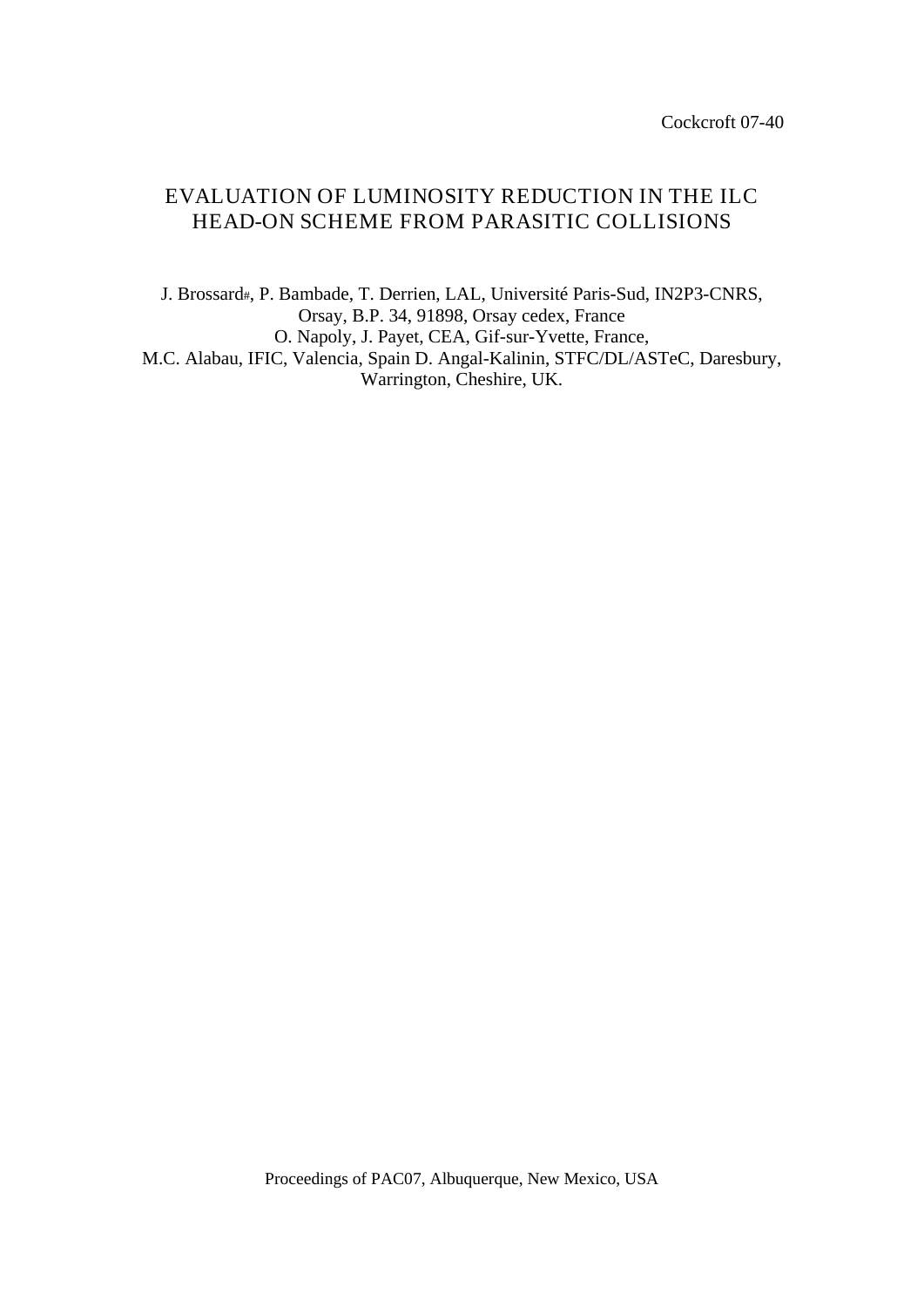## **EVALUATION OF LUMINOSITY REDUCTION IN THE ILC HEAD-ON SCHEME FROM PARASITIC COLLISIONS**

J. Brossard<sup>#</sup>, P. Bambade, T. Derrien, LAL, Université Paris-Sud, IN2P3-CNRS, Orsay, B.P. 34,

91898, Orsay cedex, France

O. Napoly, J. Payet, CEA, Gif-sur-Yvette, France,

M.C. Alabau, IFIC, Valencia, Spain D. Angal-Kalinin, STFC/DL/ASTeC, Daresbury, Warrington,

Cheshire, UK.

#### *Abstract*

An interaction region with head-on collisions is being developed for the ILC as an alternative to the base line 14 mrad crossing angle design, motivated by simpler beam manipulations upstream of the interaction point (IP) and a more favourable configuration for the detector and physics analysis. The design of the post-collision beam line in this scheme involves however a number of technological challenges, one of which is the strength requirement for the electrostatic separators (ES) placed immediately after the final doublet to extract the spent beam. In this paper, we examine in detail the main mechanism behind this requirement, the multi-beam kink instability, which results from the long-range beam-beam forces at the parasitic crossings after the bunches have been extracted. Our analysis uses realistic bunch distributions, the Guinea-Pig program to treat beam-beam effects at the interaction point and the DIMAD program to track the disrupted beam distributions in the postcollision beam line.

### **ELECTROSTATIC SEPARATOR REQUIREMENT**

In the current head-on scheme, the first element used to deviate the trajectory of the bunches after collision is the electrostatic separator. The design of this device should satisfy 2 main requirements (Figure 1). The first one is imposed by the influence of the electromagnetic perturbation at the first parasitic crossing (at this location, the horizontal separation between the outgoing and the incoming bunches is not large enough to design 2 separate vacuum chamber). The second one is the horizontal offaxis position of the disrupted bunch inside the third quadrupole of the extraction line. This position determines - with the horizontal bunch size - a lower limit for the inner aperture of the quadrupole, and the dipole horizontal kick induced on the disrupted bunch.

The main purpose of this study is to defined  $-$  for a given amplitude vertical jitter at the IP - the minimal distance at the first parasitic crossing inducing an acceptable luminosity reduction  $(L/L_0 \ge 95\%)$ . Excepted for the "Low Power" parameter set the time space between 2 consecutives bunches is greater or equal than 369.2 ns [1]. Thus, the first parasitic crossing location occurs – for nominal parameter (NP) set - at 55.34 m from the IP. In the current analysis, the parasitic location is assumed to be at 56.03 m.



Figure 1: Top view of the head-on extraction line.

## **MULTI-BUNCH KINK INSTABILITY**

#### *Previous Analysis*

In a previous multi-bunch kink instability study performed by O. Napoly, J. Payet & al. [2], the beambeam effect at the IP and the incoherent beam-beam effect at the first parasitic crossing point were not studied. In this study, the disrupted bunch was approximated using the single nominal macro-particle moving under linear optics condition, and no beam-beam simulation was made. The collision effect was approximated by using the linear regime of the vertical beam-beam deflection curve [3]. The results shows that for a 0.5  $\sigma_{v}$  vertical jitter at the IP, and a 10.97 mm horizontal distance at the first parasitic crossing, the luminosity reduction induced by Kink effect is lower than 5% (for NP at 500 GeV in center of mass).

The present analysis goal is to check the possible modification of this limit value based on a more accurate modelling  $(2<sup>nd</sup>$  order tracking of "real" disrupted distribution in the extraction line and complete beambeam simulation).

03 Linear Colliders, Lepton Accelerators and New Acceleration Techniques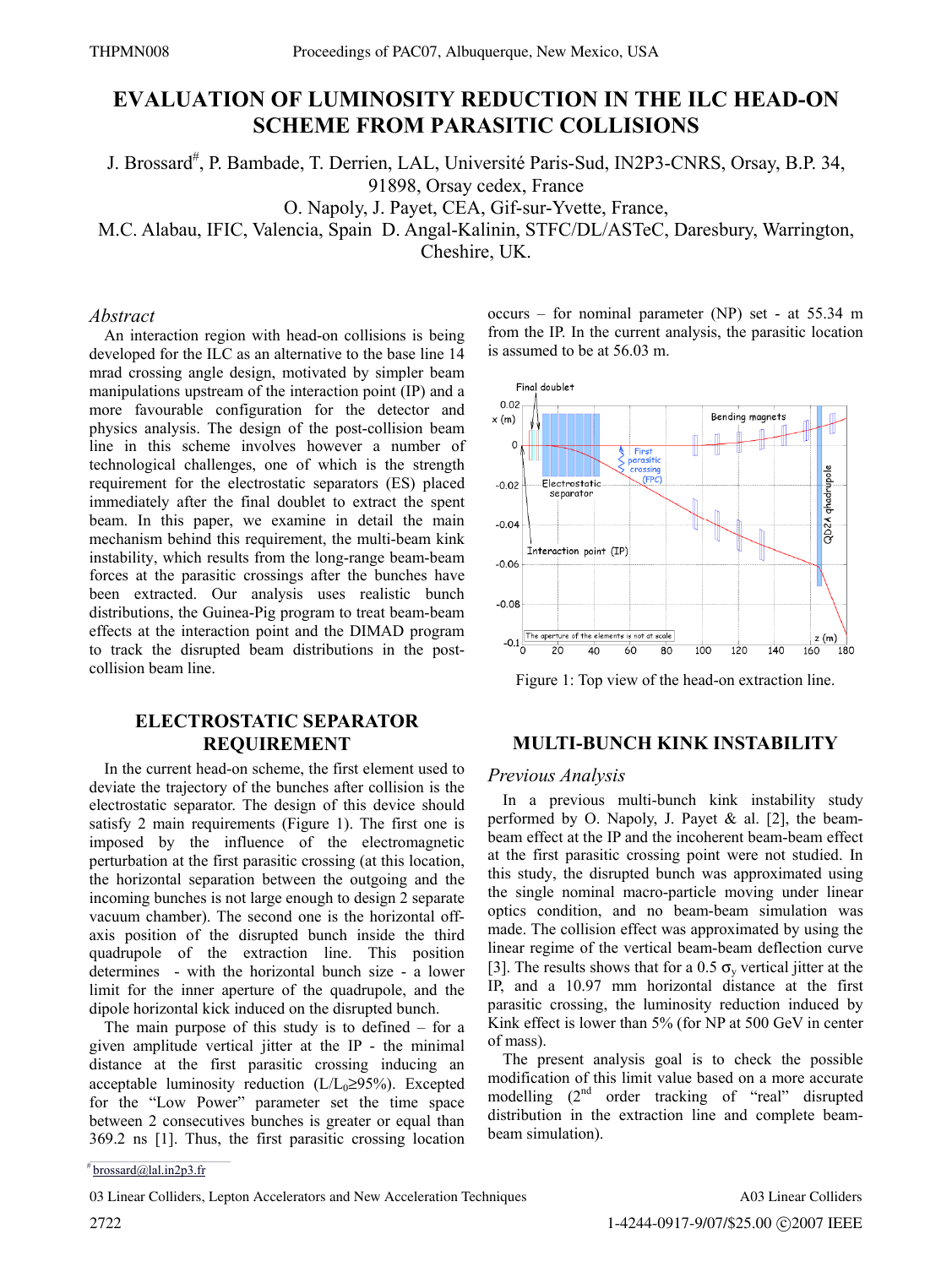#### **BEAM-BEAM EFFECT**

In the current analysis, we performed the beam-beam effect (using 50000 macro-particles) analysis using the dedicated "Guinea-Pig" software [4]. The beam-beam effect modelling induced the creation of a long low energy tail in the energy macro-particles distribution (down to -50% of nominal energy, for nominal parameter) and the increasing the horizontal angular divergence. Moreover, the vertical deflection after collision is a non linear function of the vertical offset (Figure 2).



Figure 2: Vertical deflection angle versus vertical half beam-beam offset, for e+e- collision at the ILC with nominal parameters at 500 GeV in the center-of-mass [3].

The current analysis, performed for different standard deviation of the vertical jitter ( $\sigma_{\text{iy}}$ =0.1, 0.5, 1, 3 and 5 nm) and different horizontal distance between incoming and outgoing nominal particle at the FPC ( $\delta x = 3$  to 10 mm with 1 mm step) induced a large range of vertical offset value. Thus a preliminary task was to automate Guinea Pig. This was done using a shell script MATLAB scripts which varied the desired parameters using the rules defined in Table 1. Within such parameterisation, the precision of the beam-beam simulation is acceptable (the "miss1" and "miss2" Guinea-Pig parameters are most of the time lower than 20%, excepted for  $\delta x = 3$  mm where 50% value is reached).

Table 1: Guinea-Pig "y-grid" Scaling

|                                                 |     | cut |
|-------------------------------------------------|-----|-----|
| Abs(offset-y $\omega$ IP) $\leq$ 0.1 nm         | 128 |     |
| 0.1 nm < Abs(offset-y $\omega$ IP) $\leq$ 10 nm | 256 | 20  |
| 10 nm < Abs(offset-y $\omega$ IP)               | 512 |     |

#### **FIRST PARASITIC PERTURBATION**

The perturbation induced by the outgoing bunch on the next incoming bunch at the FPC is computed assuming that all individual macro-particles represents a z-axis cylindrical gaussian distribution, with a radial  $\sigma$  small compared to the distance of the nominal injection line particle. Under this assumption, the perturbation on the incoming nominal macro-particle could be approximated by an angular vertical kick  $\alpha$ <sub>v</sub> given by :

$$
\alpha_{y} = -\frac{2R_e}{\gamma} \frac{N_{particles}}{N_{macroparticles}} \sum_{i=1}^{N_{macroparticles}} \frac{y_i}{(x_i - \delta x)^2 + y_i^2}
$$

Where  $R_e = 2.8179e-15$  m is the classical electron radius,  $\gamma$  is the Lorentz factor, N<sub>particles</sub> is the number of particles/bunch, and N<sub>macroparticles</sub> is the number of macroparticles used in the extraction line tracking  $(-50,000)$  in this study). The disrupted incoming nominal particle is then tracked to the IP through the injection line. At the IP, a vertical offset jitter is added to the vertical position of the nominal particle, and the total vertical offset (assumed to be the half beam-beam offset) is used in Guinea-Pig to perform a new beam-beam simulation.

#### **RESULTS**

For each  $\sigma_{iv}$  and  $\delta x$  values, the loop simulation (Figure 3) has been used to analyse 20 consecutives collisions. The result shows that this number is large enough to reach a stabilised regime for the luminosity. In order to estimate the luminosity reduction induced by the FPC perturbation, the luminosity has been computed for perturbed and unperturbed bunches. The bunch to bunch random guineapig macro-particles generation induces a numerical dispersion on the luminosity lower than 1.2%. Thus, all variation in relative luminosity lower than this value is not relevant. When the first parasitic crossing impact on luminosity is important, a stabilised regime is obtained after 5 collisions. Thus, in order to quantitatively estimate the FPC effect, the mean luminosity (for a given  $\sigma_{iv}$  and δx values) is computed by averaging the last 15 collisions.



Figure 3: Scheme of the simulation loop.

Figure 4 shows the ratio between the mean luminosity induced by the vertical jitter at the IP and the mean luminosity induced by the jitter plus the perturbation at the FPC. This plot shows that for beam separation greater than 6.5 mm, the FPC perturbation effect on luminosity is insignificant. Below 5 mm, the relative luminosity decrease and reach a 10% at 3mm.

A previous analysis, using single macro-particle in the extraction line, and curve of Figure 2 for the beam-beam effect modelling has been realized. The result of this analysis are shown on Figure 5. The region of insignificant FPC effect on luminosity is identical as the

03 Linear Colliders, Lepton Accelerators and New Acceleration Techniques